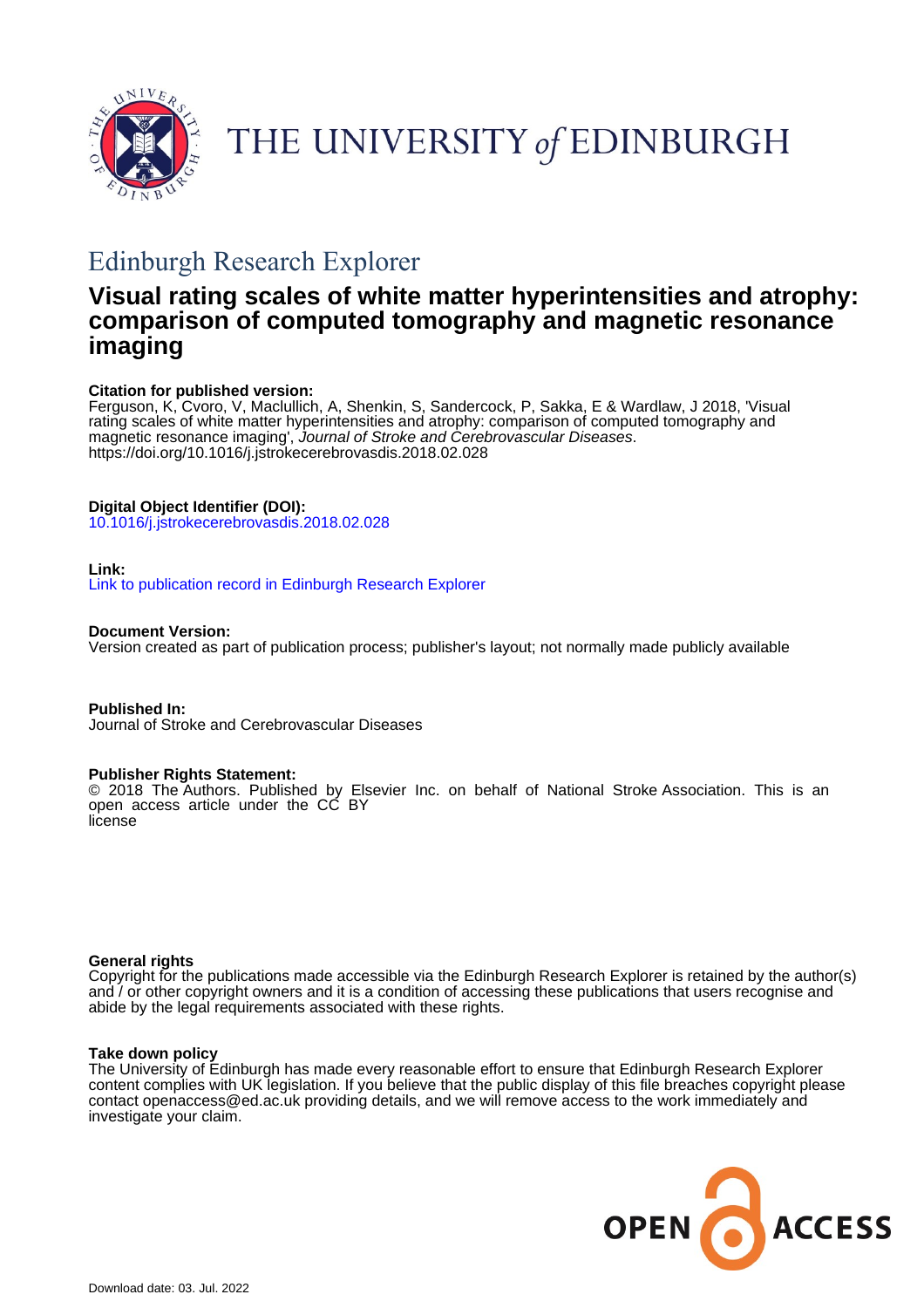## **Visual Rating Scales of White Matter Hyperintensities and Atrophy: Comparison of Computed Tomography and Magnetic Resonance Imaging**

Karen J. Ferguson, <sup>BSc, PhD,\*</sup><sup>+</sup> Vera Cvoro, MBChB, FRCP, MD,‡'[§](#page-1-3) Alasdair M.J. MacLullich, MRCP, PhD,\*/+ Susan D. Shenkin, bsc, mbchb, mrcp(uk), md,\*<sup>,+</sup> Peter A.G. Sandercock,  $_{\rm BSc}$ , мвсһв, мкср, dм, $\S$  Eleni Sakka, мѕ $_c \S$  $\parallel$  and Joanna M. Wardlaw, bsc, мвсьв, fr.cr, fr.cr $\dagger$ §/ $\parallel$ ʻ $\P$ 

> <span id="page-1-5"></span><span id="page-1-4"></span><span id="page-1-3"></span><span id="page-1-1"></span>*Goal:* Magnetic resonance imaging (MRI) is the preferred modality for research on structural age-related brain changes. However, computed tomography (CT) is widely available and has practical and cost advantages over MRI for large-scale brain imaging research studies in acutely unwell patients. However, the relationships between MRI and CT measures of white matter hyperintensities (WMH)

Grant support: V.C. was supported by an NRS Fellowship from the Chief Scientist Office, Scotland; K.J.F. was supported by the Centre for Cognitive Ageing and Cognitive Epidemiology, University of Edinburgh; Carestream software was provided by the Brain Research Imaging Centre, University of Edinburgh. IST-3 Source of funding: Stroke Association, UK, Health Foundation UK, UK MRC (grant numbers G0400069) and managed by the NIHR on behalf of the MRC-NIHR partnership; Efficacy, Mechanisms and Evaluation (EME) program (EME 09-800-15), which is funded by the Medical Research Council (MRC) and the National Institute for Health Research (NIHR), with contributions from the Chief Scientist Office (CSO) in Scotland, the National Institute for Social Care and Health Research (NISCHR) in Wales, and the Health and Social Care Research and Development (HSC R&D), Public Health Agency in Northern Ireland, and is managed by the NIHR, The Research Council of Norway; Arbetsmarknadens Partners Forsakringsbolag (AFA) Insurances Sweden; the Swedish Heart Lung Fund; The Foundation of Marianne and Marcus Wallenberg, Stockholm County Council; Karolinska Institute Joint ALF-project grants Sweden, the Polish Ministry of Science and Education (grant number 2PO5B10928); the Australian Heart Foundation; the Australian National Health and Medical Research Council; the Swiss National Research Foundation; the Swiss Heart Foundation; the Foundation for Health and Cardio-Neurovascular Research, Basel, Switzerland; the Assessorato alla Sanita, Regione dell'Umbria, Italy; and Danube University, Krems, Austria. Boehringer-Ingelheim GmbH donated drug and placebo for the 300 patients in the double-blind phase but thereafter had no role whatsoever in the trial. The UK Stroke Research Network (SRN study ID 2135) adopted the trial in 01/05/2006, supported the initiation of new UK sites, and in some centers, and, after that date, data collection was undertaken by staff funded by the network or working for associated National Health Service (NHS) organizations. IST-3 gratefully acknowledges the extensive support of the NIHR Stroke Research Network, NHS Research Scotland, through the Scottish SRN, and the National Institute for Social Care and Health Research Clinical Research Centre. The Scottish Imaging Network—A Platform for Scientific Excellence (SINAPSE) collaboration [\(www.sinapse.ac.uk\)](http://www.sinapse.ac.uk) was funded by the Scottish Funding Council and the CSO of the Scottish Executive. Additional support was received from Chest Heart and Stroke Scotland, DesAcc, University of Edinburgh, Danderyd Hospital Research and Development Department, Karolinska Institutet, Oslo University Hospital, and the Dalhousie University Internal Medicine Research Fund. The views and opinions expressed therein are those of the authors and do not necessarily reflect those of the funding agencies or the UK Department of Health.

Address correspondence to Vera Cvoro, MBChB, MD, The University of Edinburgh, The Chancellor's Building 49 Little France Crescent, Edinburgh, EH16 4SB, UK. E-mail: [vera.cvoro@ed.ac.uk.](mailto:vera.cvoro@ed.ac.uk)

1052-3057/\$ - see front matter

© 2018 The Authors. Published by Elsevier Inc. on behalf of National Stroke Association. This is an open access article under the CC BY license (http://creativecommons.org/licenses/by/4.0/).

https://doi.org/10.1016/j.jstrokecerebrovasdis.2018.02.028

<span id="page-1-2"></span><span id="page-1-0"></span>From the \*Edinburgh Delirium Research Group, Geriatric Medicine; †Centre for Cognitive Ageing and Cognitive Epidemiology, University of Edinburgh, Edinburgh, UK; ‡Victoria Hospital, NHS Fife, Kirkcaldy, UK; §Centre for Clinical Brain Sciences; ‖Brain Research Imaging Centre, University of Edinburgh, Edinburgh, UK; and ¶UK Dementia Research Institute at the University of Edinburgh, Edinburgh, UK. Received December 3, 2017; accepted February 10, 2018.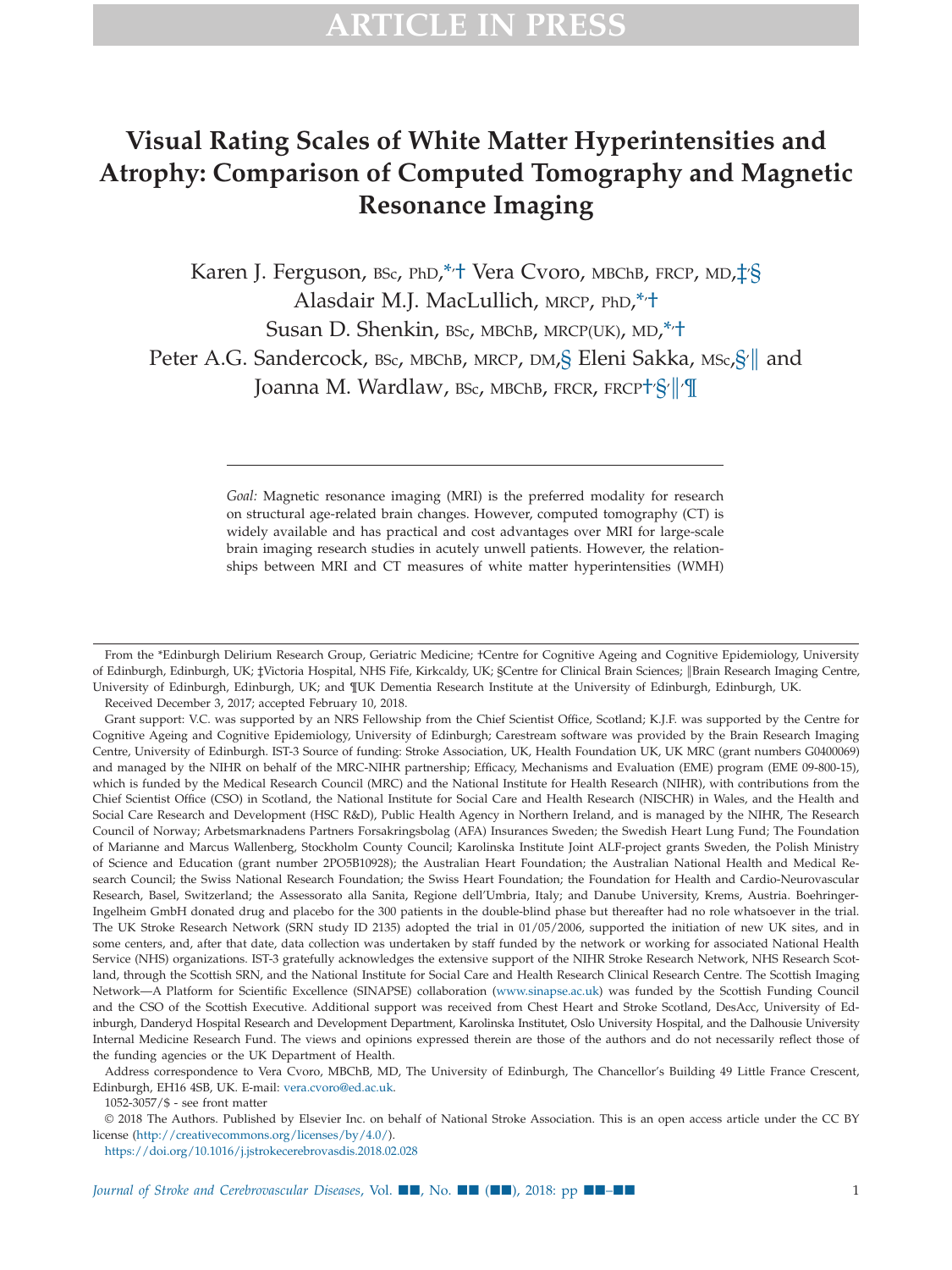and atrophy are unclear. We examined the relationships between visual ratings of WMH, atrophy, and old infarcts in patients who had both CT and MRI scans. *Materials and Methods:* Patients who had both CT and MRI scans in the International Stroke Trial-3 were studied. In both modalities, 2 raters independently completed standardized visual rating scales for WMH, and for central and superficial atrophy using a 5-point scale. In addition, 1 rater recorded old infarcts according to size and location. *Findings:* Seventy patients with a mean age of 69 years were studied. There were moderate to substantial intrarater CT–MRI agreements for periventricular components of WMH scales (weighted Κappa = .55-.75). Agreements for basal ganglia ratings were lower (weighted Κappa = .18- .44), partly because of the misclassification of prominent perivascular spaces. Atrophy scales showed moderate to substantial CT–MRI agreements (weighted Κappa = .44- .70). MRI was more sensitive in the detection of smaller infarcts and cavitated lesions. *Conclusions:* Standardized visual rating scales of white matter lesions and atrophy mostly show substantial agreement between CT and MRI. Clinical CT scans have a strong potential for wider exploitation in research studies, particularly in acutely unwell populations. **Key Words:** Computed tomography—magnetic resonance imaging—cerebral atrophy—white matter lesions—validity.

© 2018 The Authors. Published by Elsevier Inc. on behalf of National Stroke Association. This is an open access article under the CC BY license (http:// creativecommons.org/licenses/by/4.0/).

#### **Introduction**

Computed tomography (CT) is very commonly performed in older patients admitted to hospital with acute conditions such as stroke, reduced level of consciousness, and delirium. Magnetic resonance imaging (MRI) provides advantages over CT with respect to resolution, gray–white matter differentiation, and range of modalities, but it is clinically used less frequently, especially in acutely unwell populations. This is because CT is comparatively better tolerated, more rapid, less expensive, and more available than MRI. With the advent of the systematic electronic collection of clinical data (e.g., cognitive status) and the availability of data linkage, there is an enormous unfulfilled potential for exploitation of the large numbers of routinely performed CT scans in relation to acute and long-term clinical outcomes. Recent studies provide evidence of the value of cross-sectional and longitudinal CT scanning in predicting outcomes and understanding the neural substrates. For example, in stroke patients, cerebral atrophy on routine CT scans was associated with a higher risk of institutionalization at 3 years, $1/2$ while pre-existing signs on CT predicted reduced independence at 6 months and increased symptomatic hemorrhage post–ischemic stroke<sup>2</sup> [\(Figure 1\)](#page-3-0).

CT measures of atrophy and white matter lesions have been evaluated against MRI reference standards. For example, 1 study found very high correlations between CT and MRI measurements of perihemorrhagic edema volumes after intracerebral hemorrhage (Pearson correlation coefficient  $R^2 = .96$ , slope of 1.05,  $P < .01$ ), although cerebral atrophy was not assessed[.3](#page-6-2) High intraobserver agreements were found for ratings of global cerebral atrophy (Kappa = .83), medial temporal lobe atrophy

(Kappas = .88 [left], .86 [right], and Fazekas' subcortical WMH .79) between MRI and CT in 31 memory clinic outpatients.<sup>4</sup> Other studies report comparable findings.<sup>5-7</sup> However, the evidence base remains small, and there remains uncertainty over the relationships between CT and MRI measures of white matter hyperintensities (WMH) and atrophy. Therefore, here we compared qualitative assessment of WMH, atrophy, and old infarcts in a group of patients in the third International Stroke Trial who had undergone both CT and MRI scanning within the acute phase of their illness.

#### **Materials and Methods**

#### *Participants*

We used anonymized CT and MRI scans from the International Stroke Trial-3 (IST-3), an international multicenter, randomized controlled trial. The IST-3 study was approved by the Scotland Research Ethics Committee and by ethics committees and other regulatory bodies of all participating countries, hospitals, and institutions. All patients, or a legal proxy if the patient lacked capacity, provided written informed consent.

#### *Imaging*

We used 70 paired CT and MRI scans performed clinically and as part of research, with a short delay (hours or a few days) between CT and MRI (CT always first). Anonymized clinical spiral or multislice brain CT and MRI including  $T_2$ , FLAIR, and DTI sequences were stored digitally and analyzed on a Picture Archiving and Communication System. Raters were blind to MRI scans at the time of CT analysis and vice versa. All CT scans were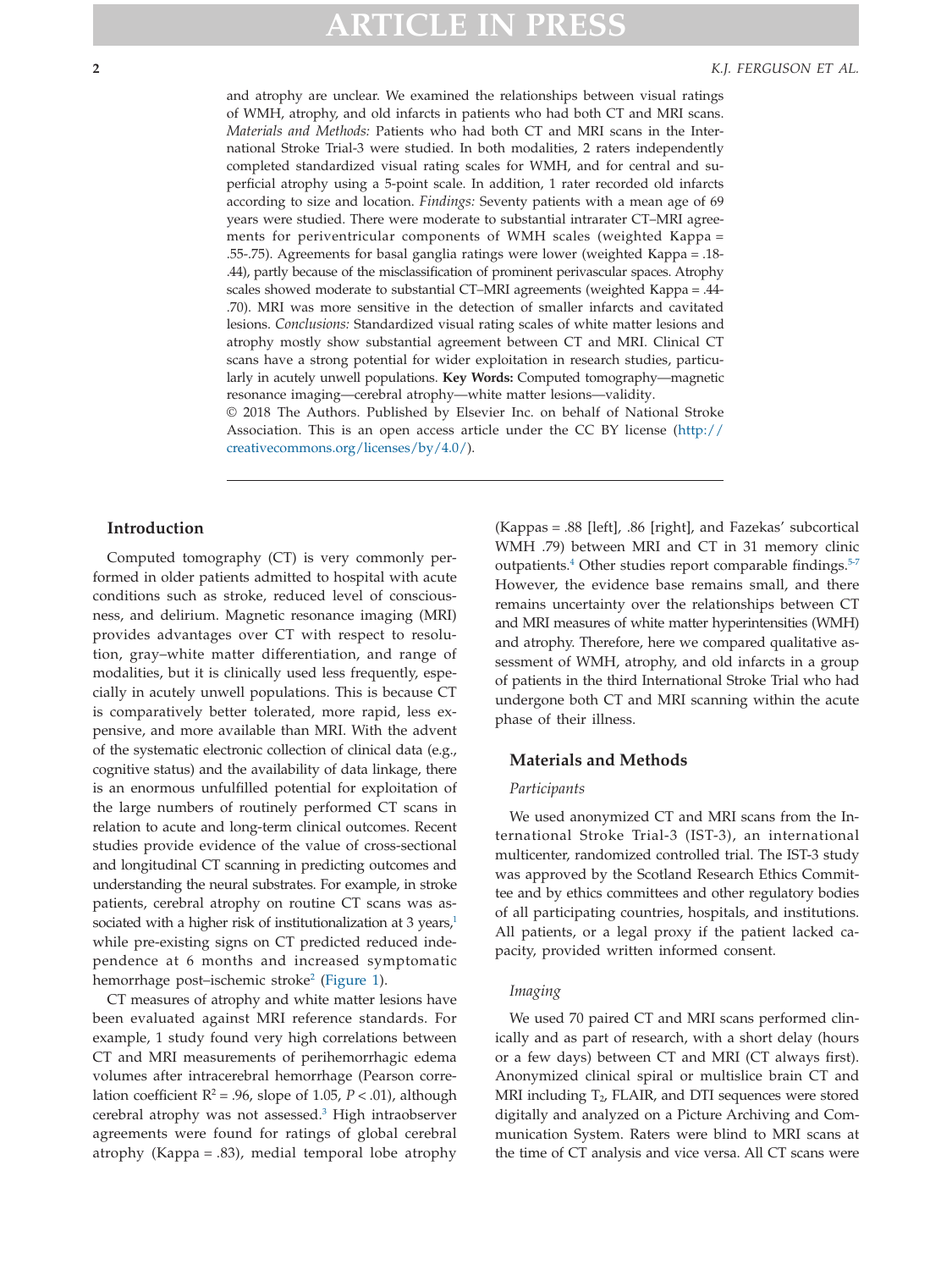#### <span id="page-3-0"></span>*WMH AND ATROPHY RATINGS IN CT AND MRI* **3**



**Figure 1.** *Examples of misclassification of old infarcts between CT and MRI. A small lacunar infarct was just visible on CT (A) but below the size threshold for recording. The same lesion appeared larger on T2w MRI (B). A small cortical lesion missed on CT (C) was obvious on FLAIR MRI due to tissue signal changes (D). Low attenuation in the external capsule was recorded as an old infarct on CT (E) but was found to represent a cluster of EPVS on T2w MRI (F). A focal area of low attenuation observed on CT was identified as a noncavitated lacunar lesion (G); this was considered to be a WMH on FLAIR MRI (H). All assessments of old infarct agreement was based on data from 1 rater.*

analyzed first followed by all MRI scans several weeks later. For the intrarater reliability calculations, 1 rater (K.F.) repeated the CT analysis months after the initial scoring and was blind to the original results.

#### *Analyses*

Visual ratings by 2 raters (K.F. and V.C.) included deep and superficial atrophy, which were scored separately according to a previously validated 5-point scheme.<sup>8</sup> In addition, WMHs were rated according to the Age-Related White Matter Change (ARWMC) scale (frontal, parieto-occipital, and basal ganglia all rated on 4-point scales; the temporal and infratentorial aspects of this scale were omitted), van Swieten's scale (anterior and posterior periventricular lesions rated separately on 3-point scales), and Fazekas' scale.<sup>5,9,10</sup> Although Fazekas' scale was devised in MRI, we applied it in the same way to CT: this scale comprises two 4-point scales for assessing periventricular lesions and deep WMHs (0, absence; 1, cap of pencil-thin PVH or punctate focal deep WMH; 2, smooth halo PVH or early confluence of focal deep WMH; 3, irregular PVH extending into the deep white matter or large confluent areas of deep WMH). Old infarct recording was performed by 1 experienced neuroimaging research scientist (K.F.) according to a scheme devised for coding the location and extent of old and acute strokes[.2,11](#page-6-1) Criteria for lacunar infarcts were (1) ≥3, ≤20 mm (maximal dimension) and (2) typical location, for example in subcortical gray matter, internal or external capsule, or deep white matter as well as cerebellum and brain stem. The volume of presumed lacunar infarcts was calculated by multiplying the maximal dimensions in 2 perpendicular planes on an axial slice, the number of slices in which the lesion occurred and the slice thickness.

#### *Statistical Analysis*

Weighted Kappa values with linear weighting were used (IBM SPSS Statistics for Windows, Version 19.0; IBM Corp., Armonk, NY), and agreement was interpreted according to Landis and Koch:  $<0$  = less than chance; .01-.20 = slight;  $.21 - .40 = \text{fair}$ ;  $.41 - .60 = \text{moderate}$ ;  $.61 - .80 =$ substantial;  $.81-.99 =$  almost perfect.<sup>12</sup> McNemar's test of marginal homogeneity (MH by Uebersax, [http://](http://www.john-uebersax.com/stat/mh.htm) [www.john-uebersax.com/stat/mh.htm\)](http://www.john-uebersax.com/stat/mh.htm) were also applied to examine the symmetry between CT and MRI scores and for inter-rater reliability within CT.

#### **Results Sample**

The median age of the patients was 76.66 years (interquartile range =  $27.48$ ), and 43 were men (61%).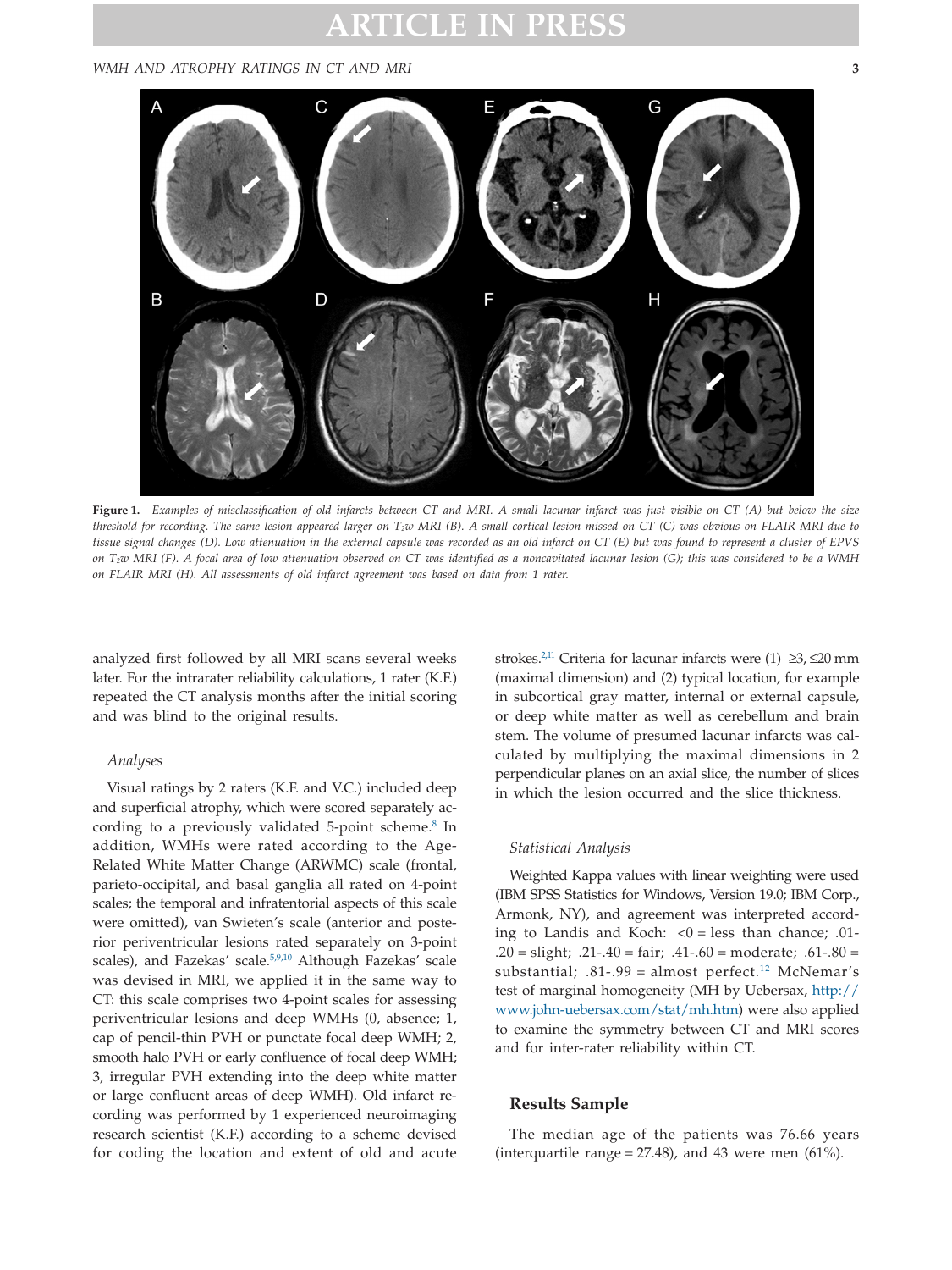**Table 1.** *Weighted Kappa statistics for agreement between CT and MRI, and inter-rater and intrarater reliabilities*

|                           | Rater 1 CT<br>versus MRI<br>$(95\% \text{ CI})$ | Rater 2 CT<br>versus MRI<br>$(95\% \text{ CI})$ | Rater 1 versus Rater 2<br>inter-rater within CT<br>$(95\% \text{ CI})$ | Rater1 intrarater<br>within CT<br>$(95\% \text{ CI})$ |
|---------------------------|-------------------------------------------------|-------------------------------------------------|------------------------------------------------------------------------|-------------------------------------------------------|
| <b>ARWMC</b> frontal      | $.58(.45-.72)$                                  | $.70(.60-.81)$                                  | $.74(.63-.84)$                                                         | $.73(0.61-0.85)$                                      |
| ARWMC parieto-occipital   | $.61(.49-.74)$                                  | $.65(.53-.77)$                                  | $.75(.64-.86)$                                                         | $.73(.62-.83)$                                        |
| ARWMC basal ganglia       | $.44$ $(.27-.60)$                               | $.18(.02-.34)$                                  | $.28(.13-.42)$                                                         | $.55(.40-.70)$                                        |
| van Swieten anterior      | $.67(.52-.81)$                                  | $.60$ $(.44-.75)$                               | $.65(.52-.79)$                                                         | $.78(.66-.90)$                                        |
| van Swieten posterior     | $.66$ $(.53-.79)$                               | $.62$ $(.47-.77)$                               | $.63(.51-.75)$                                                         | $.69(.57-.81)$                                        |
| Fazekas periventricular   | $.68(.55-.80)$                                  | $.55(.42-.68)$                                  | $.69(.59-.80)$                                                         | $.75(.64-.85)$                                        |
| Fazekas deep white matter | $.57(.43-.70)$                                  | $.70(.58-.81)$                                  | $.50(.35-.64)$                                                         | $.67$ $(.54-.79)$                                     |
| Superficial atrophy       | $.61$ $(.49-.73)$                               | $.43$ $(.25-.61)$                               | $.45(.32-.58)$                                                         | $.65(.53-.77)$                                        |
| Deep atrophy              | $.70(.59-.81)$                                  | $.53(.40-.66)$                                  | $.47$ $(.34-.60)$                                                      | $.65(.54-.77)$                                        |

Abbreviations: ARWMC, Age-Related White Matter Change; CT, computed tomography; MRI, magnetic resonance imaging. Kappas (95% CI) with linear weighting showing agreement for both raters between CT and MRI, inter-rater agreement within CT, and intrarater agreement for WMH and atrophy scores. Intra-rater reliability for CT scoring was performed by 1 rater (Rater 1).

#### **Visual Rating Scales**

Weighted Kappa statistics for agreement between CT and MRI, and inter-rater and intrarater reliabilities are shown in Table 1.

#### *CT Versus MRI*

For both raters, weighted Kappas indicated moderate to substantial agreement between most WMH and most atrophy scores between CT and MRI ( $K = .43$ -.70 for Raters 1 and 2). The exception was the ARWMC basal ganglia scores for Rater 2, which showed lower agreement between CT versus MRI with consistently higher MRI scoring compared with CT. A lower Kappa for this scale  $(K = .44)$  by Rater 1 compared with the other WMH scales also reflected higher MRI scores. McNemar's tests were nonsignificant for CT versus MRI scoring by Rater 1. McNemar's tests were significant for most scales for Rater 2 (ARWMC frontal:  $\chi^2$  = 4.55; *P* = .033; ARWMH parietooccipital:  $χ² = 5.54$ ;  $P = .018$ ; ARWMH basal ganglia:  $\chi^2$  = 13.33; *P* = .0003; Van Swieten anterior:  $\chi^2$  = 8.00; *P* = .0047; Van Swieten posterior:  $\chi^2$  = 8.90; *P* = .0029; Fazekas' periventricular:  $χ² = 8.00; P = .0047; Fazekas' deep$ white matter:  $\chi^2$  = 5.26; *P* = .022) consistent with higher scoring on MRI by this rater compared with CT.

#### *CT Versus CT (Inter-Rater)*

Inter-rater agreements within CT were substantial for periventricular aspects of all the scales used  $(K = .63-$ .75). Moderate agreement was achieved in Fazekas' deep WMH scores and for both atrophy scales ( $K = .50, .45,$ and .47). The ARWMC basal ganglia scores showed fair agreement  $(K = .28)$  attributed to higher scoring within CT by Rater 1 compared with Rater2. McNemar's tests were significant for some scales (ARWMH basal ganglia:  $χ² = 26.13, P < .001$ ; Van Swieten anterior:  $χ² = 17.00, P < .001$ ; Van Swieten posterior:  $\chi^2$  = 12.56, *P* = .0014; superficial atrophy:  $\chi^2$  = 18.67, *P* < .001), reflecting higher rating by Rater 1 compared with Rater 2.

#### *CT Versus CT (Intra-Rater)*

Intrarater agreements were mostly in the range of Kappa = .65-.78, indicating substantial agreement except for the ARWMC basal ganglia score, which showed moderate agreement (Kappa = .55). Higher scores were given generally when rated for the first time, resulting in several significant McNemar's tests (ARWMC basal ganglia:  $χ² = 4.17$ , *P* = .041; posterior van Swieten:  $χ² = 9.80$ , *P* = .0017; periventricular Fazekas:  $\chi^2 = 5.00$ ,  $P = .025$ ; and deep Fazekas' scores:  $\chi^2$  = 6.00, *P* = .0014), possibly reflecting a training effect. A better intrarater basal ganglia agreement compared with inter-rater comparisons suggests a difference in the application of the scale by the 2 raters.

### **Old Infarcts**

One rater determined that 47 patients exhibited old infarcts, with 130 lesions in total coded on MRI, CT, or both modalities. Of these lesions, 27 were cortical and 103 lacunar (54 cavitated). [Table 2](#page-5-0) shows the frequency of agreement for cortical infarcts and cavitated and noncavitated lacunes. Cortical lesions showed the highest rate of "perfect agreement" in both MRI and CT (48%) followed by cavitated lacunar lesions (33%). Only 10% of noncavitated lacunar lesions were correctly identified on both MRI and CT. The most frequent reason for failure to identify lesions was size, with 26% of cortical lesions, 33% of noncavitated lacunar lesions, and 35% of cavitated lacunar lesions identified on MRI but not visible or (in the case of lacunes) below the size threshold  $(≤3$  mm) for inclusion on CT. Analysis of volume data for all lacunar lesions indicated that lesions observed on both modali-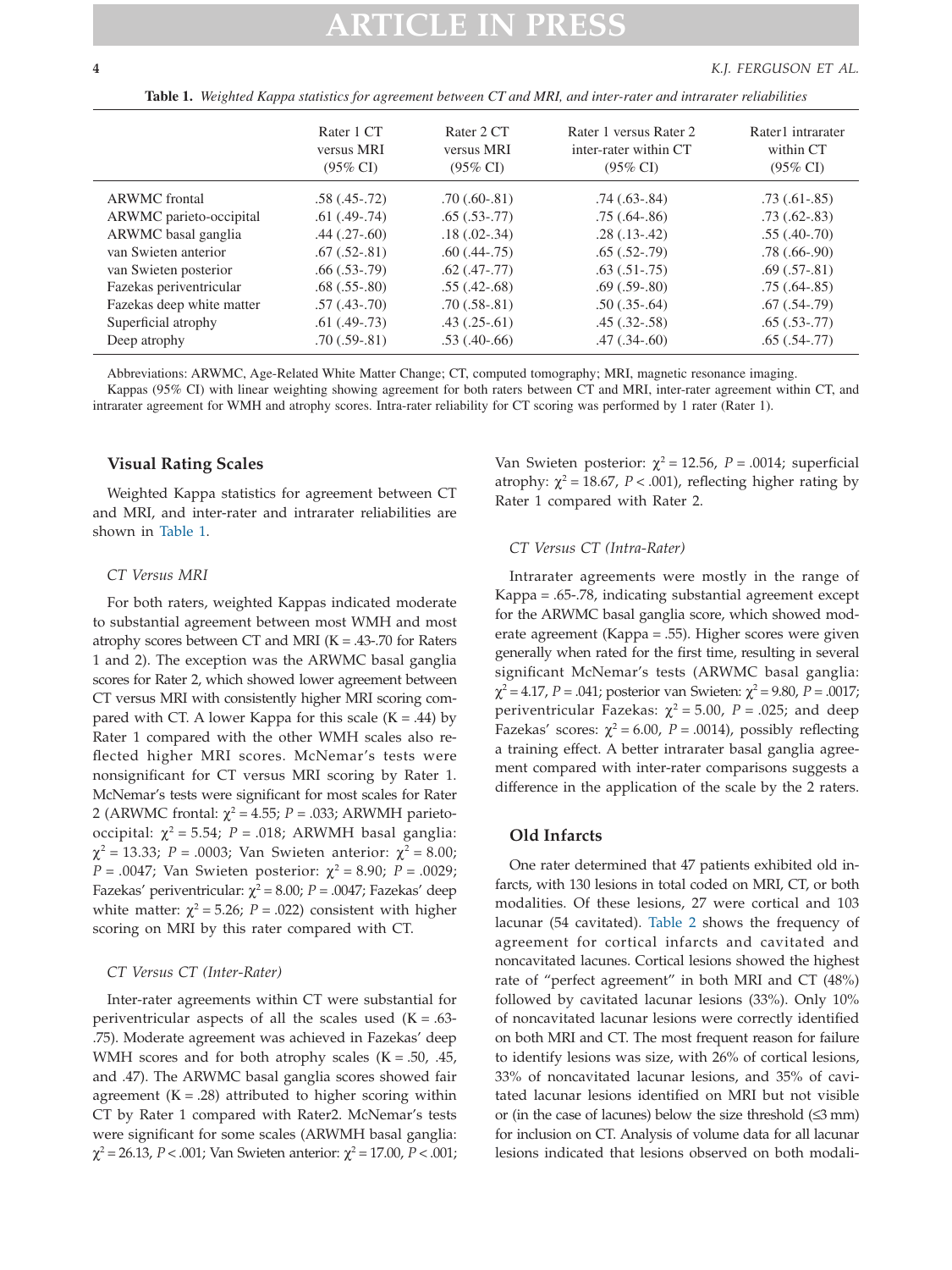#### <span id="page-5-0"></span>*WMH AND ATROPHY RATINGS IN CT AND MRI* **5**

**Table 2.** *Agreement between CT and MRI coding for cortical, noncavitated lacunar, and cavitated lacunar lesions*

|                                                                                                 | Cortical       | Noncavitated<br>lacunar | Cavitated<br>lacunar |
|-------------------------------------------------------------------------------------------------|----------------|-------------------------|----------------------|
| Perfect agreement                                                                               | 48             | 10                      | 33                   |
| Identified as an infarct on both modalities but coded differently (territory or size)           | 11             |                         |                      |
| Visible on both modalities but identified as an infarct on 1 only (e.g., confusion<br>with WMH) | 4              | 41                      |                      |
| Not coded on 1 modality (below size threshold or not visible)                                   | 26             | 41                      | 39                   |
| Confusion between old/acute                                                                     | 11             |                         |                      |
| Missed (identified on review)                                                                   | $\overline{0}$ |                         |                      |

Abbreviations: CT, computed tomography; MRI, magnetic resonance imaging; WMH, white matter hyperintensity.

The frequency (expressed as percentages) of coding agreement or misclassification for cortical, noncavitated lacunar, and cavitated lacunar lesions.

ties had a mean volume of  $314.38$  mm<sup>3</sup> when measured on MRI, but the mean volume of the same lesions measured on CT was only  $239.62$  mm<sup>3</sup>, consistent with the lower sensitivity of CT to subtle tissue changes.

The mean volume of lesions identified on MRI but undetected on CT was very small at 107.23 mm<sup>3</sup>. Some infarcts were observed in both modalities but were coded differently due to a perceived different location or extent, with lesions appearing larger on MRI (11% cortical, 2% noncavitated lacunar, 9% cavitated lacunar). Other lesions were observed on both modalities but were only classed as infarcts on 1. This occurred most frequently where lacunes observed on CT were not recorded as WMH on MRI, accounting for 41% of presumed noncavitated and 17% of cavitated lesions. In other situations, basal ganglia "infarcts" were recorded on CT but on MRI were found to be clusters of enlarged perivascular spaces (PVS). There was some confusion between old lesions and acute lesions, particularly cortical infarcts of which 11% were misclassified on CT, with DWI MRI allowing better discrimination.

#### **Discussion**

The main findings of this study are that standardized visual rating scales of white matter lesions and atrophy mostly show good agreement between CT and MRI. Additionally, larger and cavitated old infarcts seen on MRI could be reliably identified on CT. Only 1 measure (ARWMC scale basal ganglia rating) was performing at less-than-moderate agreement for intrarater analysis on comparing the different modalities and also for interrater results on CT. This is the largest study examining visual ratings of atrophy, and is of comparable size to a prior study of visual ratings in CT and MRI<sup>5</sup> and also adds new analyses of CT versus MRI in the detection and classification of old infarcts. The present findings support the use of clinical CT scans as a research tool assessing how white matter lesions and brain atrophy contribute to risk and outcomes. The use of clinical CT has particular value in studies of large numbers of acutely unwell patients in which MRI studies would not be practical.

Some scales showed better inter-rater agreement between CT and MRI than others. In particular, subscales for rating periventricular lesions appeared to be more reliable. This is perhaps because periventricular lesions are easier to visualize and the areas of low attenuation surrounding the ventricles are less ambiguous than lesions in the deep white matter and basal ganglia. In contrast, there was poorer agreement in scoring where deep gray tissue was rated separately, such as the ARWMC basal ganglia scores. In these areas, PVS are common, are concomitant with other features of small vessel disease,<sup>13</sup> and are easily visualized on  $T_2$ -weighted MRI but are difficult to resolve on CT. When PVS are prevalent, "normal" WM appears less attenuated on CT and clusters of PVS may resemble larger lesions, making interpretation in deeper areas harder. Tissue signal changes surrounding lesions may make lesions on MRI appear confluent, whereas they seem discrete on CT. In addition, differences in the interpretation of the scale, with ambiguous definitions for some grades such as "beginning of confluence of foci," may have reduced consistency between raters. A recent study<sup>14</sup> in which ambiguity was reduced by providing more specific operational definitions for each score in the ARWMC scale resulted in improved reliability compared with the performance of the original scale (for example, for interrater reliability on CT Kappa = .87 for the operational scale compared with Kappa = .57 for the original scale).

Higher sensitivity to WMH on FLAIR reduces agreement between CT and MRI. Consistent with this, previous studies demonstrated increased sensitivity for WMH detection by MRI $.67$  In the present study, Rater 2 consistently rated MRI higher as confirmed by significant McNemar's tests. Interestingly, inter-rater agreement for within-CT scoring tended to be higher than CT versus MRI, suggesting that differences between raters contributed to discrepancies less than variations between the modalities.

Kappa values tended to be lower for atrophy ratings than most WMH scoring. The 5-point scale used for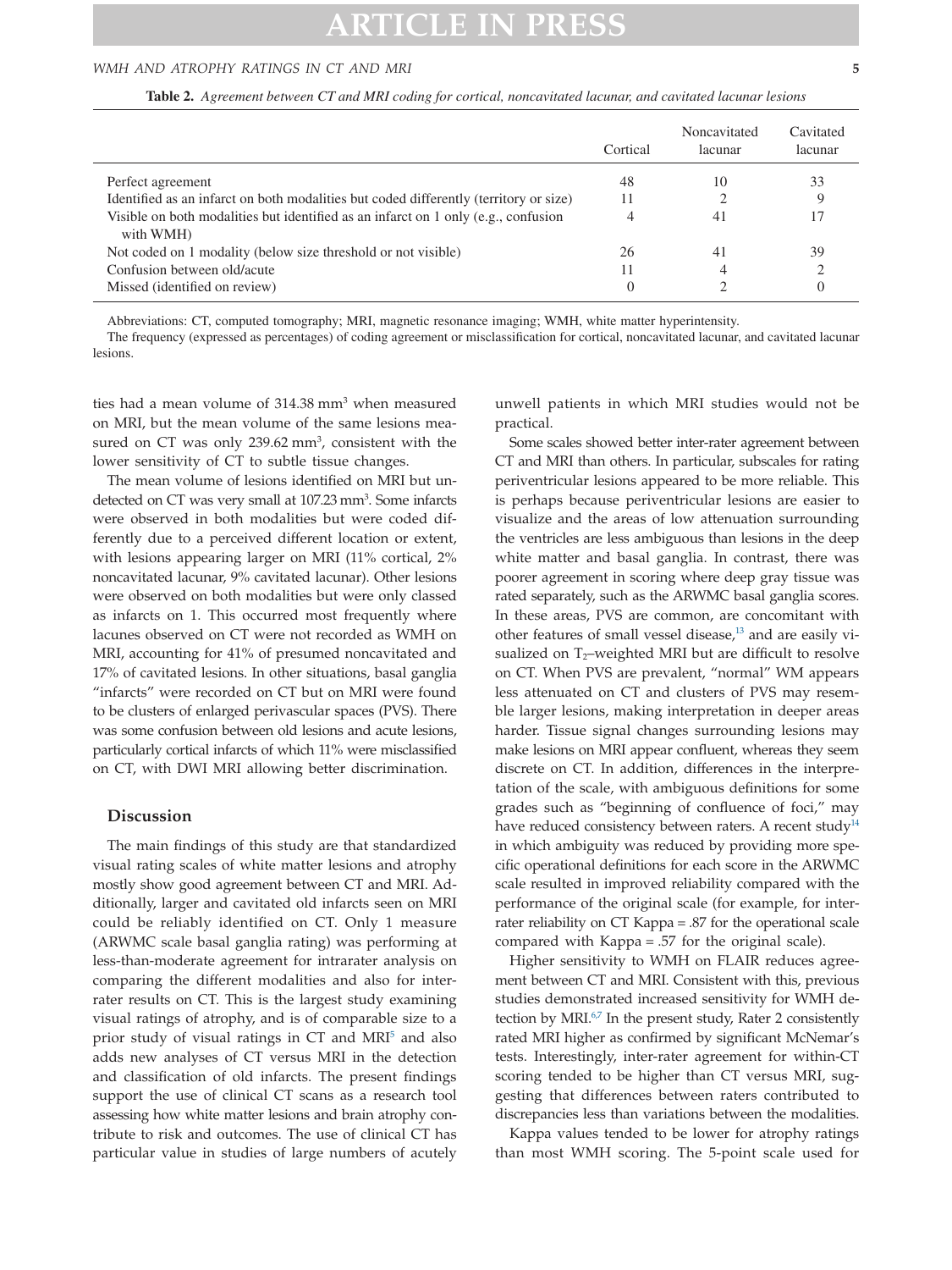#### **6** *K.J. FERGUSON ET AL.*

atrophy measures here results in a greater range in scores than in the other scales, possibly affecting Kappa values. One published study<sup>4</sup> achieved better agreement in atrophy rating, although this study used a 4-point scale and assessed atrophy globally rather than distinguishing between deep and superficial aspects.

Larger cortical and cavitated lacunar lesions were reliably seen on both CT and MRI scans. However, smaller lesions tended to be missed on CT possibly due to the low threshold of inclusion for lacunar lesions (≥3 mm) and lower sensitivity to small cortical lesions. Lesions appear larger on MRI because it is more sensitive to subtle changes in the surrounding tissue. This was apparent when comparing the calculated volumes of the same lesions on both modalities  $(239.62 \text{ mm}^3 \text{ in CT} \text{ versus } 314.38 \text{ mm}^3$ in MRI). Some smaller cortical lesions were visible on MRI due to signal intensity changes, but with little discernible structural change, they were difficult to detect on CT. Identification of noncavitated lesions on CT was problematic with a high degree of overlap with WMH. This replicates findings of a survey of researchers of small vessel disease in which cavitated lesions (lacunes) were more likely to be identified as lacunar stroke lesions than noncavitated lesions (63% versus 7.8%, respectively) and noncavitated lesions were only classified as lacunar strokes if they were large and if WMHs were absent.<sup>15</sup>

Simplification of coding (fewer categories, collapsing territories) may also improve reliability for nonexperts or routine clinical applications where location is of less relevance than simply identifying that a lesion exists and its type. In the method used in this study, there are currently different codes for basal ganglia, thalamic, centrum semiovale, and internal border zone lacunar infarcts derived from a research classification and relevant to future studies of delirium or dementia and lesion location. However, reduced contrast among deep structures on CT and differences in scan orientation can make correct coding difficult. Additionally, determining the size of cortical infarcts can be subjective and lead to errors, particularly in the case of cortical infarcts that appear larger on MRI due to changes in surrounding tissue. Also on CT, while many acute and old lesions can be easily differentiated, less expert reviewers may find it more difficult to differentiate some old from some recent lesions, whereas on MRI diffusion imaging makes it very obvious which is the acute lesion. The error would not be relevant in a nonstroke population.

There were some limitations in this study. Kappa statistics were used to evaluate the magnitude of agreement. A limitation of Kappa is that it is susceptible to the prevalence of observations, number of categories, and sample size. The tests of marginal homogeneity indicated symmetry and bias but did not give an indication of the magnitude of agreement. The scans analyzed in this study were performed in acute stroke patients, and there was mild movement artifact in some scans (although very poor scans were excluded), yet despite this it was still possible to analyze all the images, but scan quality may have accounted for some discrepancy in grading between CT and MRI scans. On the other hand, this is typical of most delirious or long-term cognitively impaired patients at hospital admission.

In conclusion, the present findings facilitate greater exploitation of clinical CT in studying atrophy and white matter lesions in acute illness or in patients with contraindications to MRI. Multiple scientific questions could be tested, including (1) global and regional atrophy and WMHs as predictors of clinical outcome; (2) associations between old infarcts and clinical outcome; (3) longitudinal change (with second scans); and (4) CT measures of brain pathology as independent determinants of longer-term outcomes (e.g., institutionalization). Therefore, CT may be an important tool for understanding the neural substrates of conditions that affect older people and are difficult to research using MRI. The identification of more robust visual rating methods could potentially improve consistency and reliability in the reporting of clinical scans.

**Acknowledgments:** We thank all IST-3 trial investigators for their patient recruitment, scan collection, and anonymization. We acknowledge advice on statistics from Dr. Francesca Chappell, Centre for Clinical Brain Sciences, University of Edinburgh.

#### **References**

- <span id="page-6-0"></span>1. [Pasquini M, Leys D, Rousseaux M, et al. Influence of](http://refhub.elsevier.com/S1052-3057(18)30079-X/sr0010) [cognitive impairment on the institutionalisation rate 3](http://refhub.elsevier.com/S1052-3057(18)30079-X/sr0010) [years after a stroke. J Neurol Neurosurg Psychiatry](http://refhub.elsevier.com/S1052-3057(18)30079-X/sr0010) [2007;78:56-59.](http://refhub.elsevier.com/S1052-3057(18)30079-X/sr0010)
- <span id="page-6-1"></span>2. [IST-3 Collaborative Group. Association between brain](http://refhub.elsevier.com/S1052-3057(18)30079-X/sr0015) [imaging signs, early and late outcomes, and response](http://refhub.elsevier.com/S1052-3057(18)30079-X/sr0015) [to intravenous alteplase after acute ischaemic stroke in](http://refhub.elsevier.com/S1052-3057(18)30079-X/sr0015) [the third International Stroke Trial \(IST-3\): secondary](http://refhub.elsevier.com/S1052-3057(18)30079-X/sr0015) [analysis of a randomised controlled trial. Lancet Neurol](http://refhub.elsevier.com/S1052-3057(18)30079-X/sr0015) [2015;14:485-496.](http://refhub.elsevier.com/S1052-3057(18)30079-X/sr0015)
- <span id="page-6-2"></span>3. [Volbers B, Staykov D, Wagner I, et al. Semi-automatic](http://refhub.elsevier.com/S1052-3057(18)30079-X/sr0020) [volumetric assessment of perihemorrhagic edema with](http://refhub.elsevier.com/S1052-3057(18)30079-X/sr0020) [computed tomography. Eur J Neurol 2011;18:1323-1328.](http://refhub.elsevier.com/S1052-3057(18)30079-X/sr0020)
- <span id="page-6-3"></span>4. [Wattjes MP, Henneman WJ, van der Flier WM, et al.](http://refhub.elsevier.com/S1052-3057(18)30079-X/sr0025) [Diagnostic imaging of patients in a memory clinic:](http://refhub.elsevier.com/S1052-3057(18)30079-X/sr0025) [comparison of MR imaging and 64-detector row CT.](http://refhub.elsevier.com/S1052-3057(18)30079-X/sr0025) [Radiology 2009;253:174-183.](http://refhub.elsevier.com/S1052-3057(18)30079-X/sr0025)
- <span id="page-6-4"></span>5. [Wahlund LO, Barkhof F, Fazekas F, et al. A new rating](http://refhub.elsevier.com/S1052-3057(18)30079-X/sr0030) [scale for age-related white matter changes applicable to](http://refhub.elsevier.com/S1052-3057(18)30079-X/sr0030) [MRI and CT. Stroke 2001;32:1318-1322.](http://refhub.elsevier.com/S1052-3057(18)30079-X/sr0030)
- <span id="page-6-6"></span>6. [Lopez OL, Becker JT, Jungreis CA, et al. Computed](http://refhub.elsevier.com/S1052-3057(18)30079-X/sr0035) [tomography–but not magnetic resonance imaging–](http://refhub.elsevier.com/S1052-3057(18)30079-X/sr0035) [identified periventricular white-matter lesions predict](http://refhub.elsevier.com/S1052-3057(18)30079-X/sr0035) [symptomatic cerebrovascular disease in probable](http://refhub.elsevier.com/S1052-3057(18)30079-X/sr0035) [Alzheimer's disease. Arch Neurol 1995;52:659-664.](http://refhub.elsevier.com/S1052-3057(18)30079-X/sr0035)
- 7. [Simoni M, Li L, Paul NL, et al. Age- and sex-specific](http://refhub.elsevier.com/S1052-3057(18)30079-X/sr0040) [rates of leukoaraiosis in TIA and stroke patients:](http://refhub.elsevier.com/S1052-3057(18)30079-X/sr0040) [population-based study. Neurology 2012;79:1215-1222.](http://refhub.elsevier.com/S1052-3057(18)30079-X/sr0040)
- <span id="page-6-5"></span>8. [Farrell C, Chappell F, Armitage P, et al. Development](http://refhub.elsevier.com/S1052-3057(18)30079-X/sr0045) [and initial testing of normal reference MR images for](http://refhub.elsevier.com/S1052-3057(18)30079-X/sr0045)